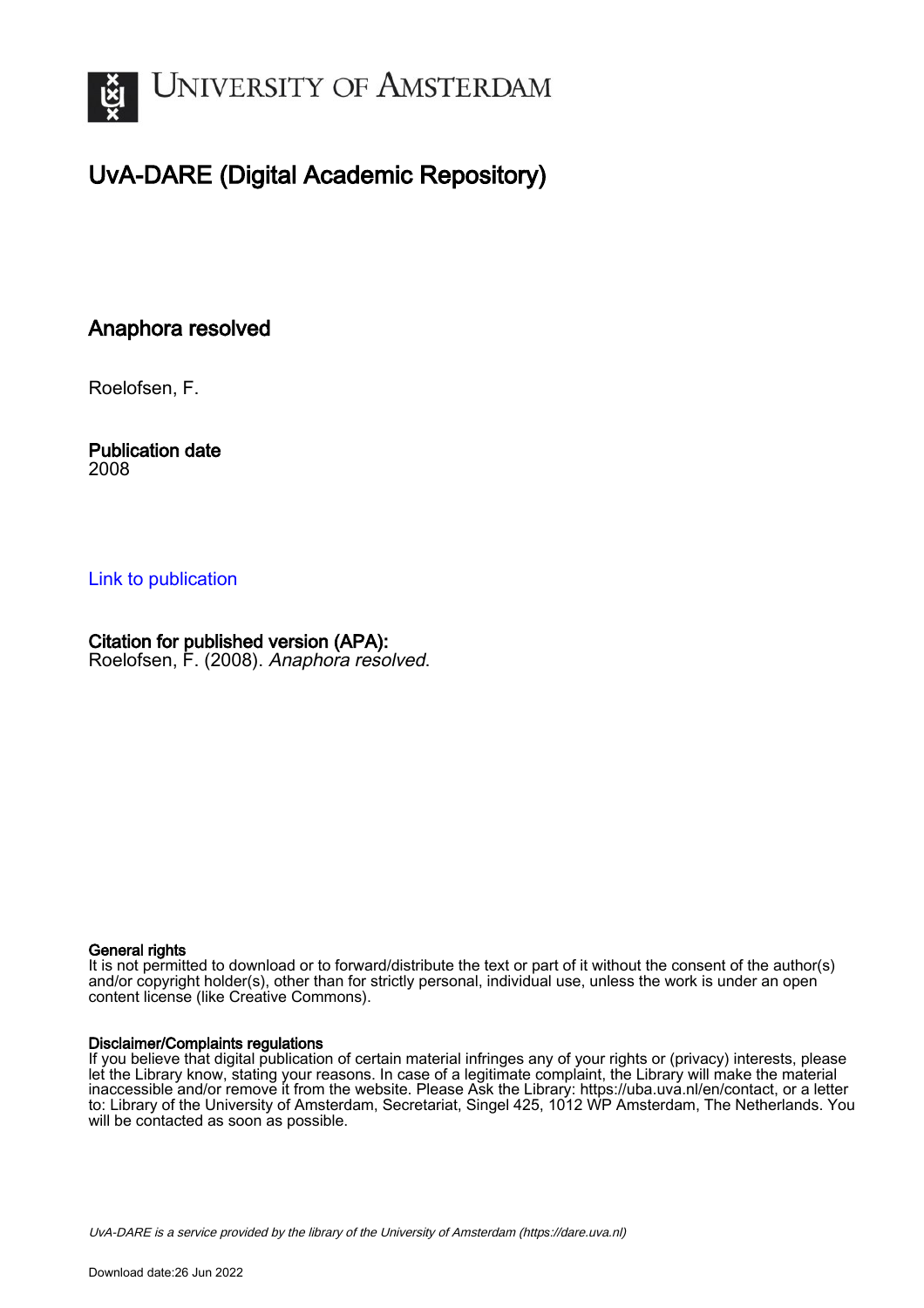# **Preface**

### **Preview**

One of the central questions in linguistics is how, or to what extent, the meaning of complex linguistic objects (e.g., sentences) can be derived from the meaning of their more basic constituents (e.g., words) and the way in which these basic constituents are put together.<sup>1</sup>

A major stumbling block for this enterprise is that the meaning of certain words is highly context-dependent. For example, it is impossible to define the meaning of personal pronouns like he, she, and it without referring to the context in which these expressions are used. Such expressions are called anaphoric expressions, or simply anaphora, and will be the main topic of this dissertation.

Anaphoric expressions have received a great deal of attention, both from linguists and from philosophers. To illustrate why they are so fascinating, let me consider a straightforward definition of the meaning of he and point out several facts which it fails to capture. The following definition is probably more or less what would spring to mind first, and can indeed be found in many dictionaries:<sup>2</sup>

 $(0.1)$  he: male person or animal previously referred to.

This works for many cases. For instance, in  $(0.2a)$  he can be taken to refer to John, in  $(0.2b)$  him can be taken to refer to Max, and in  $(0.2c)$  his can be taken to refer to the lion which is also referred to by the subject noun phrase of the sentence.

<sup>1</sup>Note that this question is not only central in linguistics, but also in other sciences. For instance, physicists try to explain how, or to what extent, the characteristics of complex physical objects (e.g., molecules) can be derived from the characteristics of their basic constituents (i.e., atoms) and the way in which these basic constituents are put together.

<sup>2</sup>This particular formulation is taken from the Oxford ESL dictionary by A.S. Hornby and C.A. Ruse, Oxford University Press, 1999, p.278.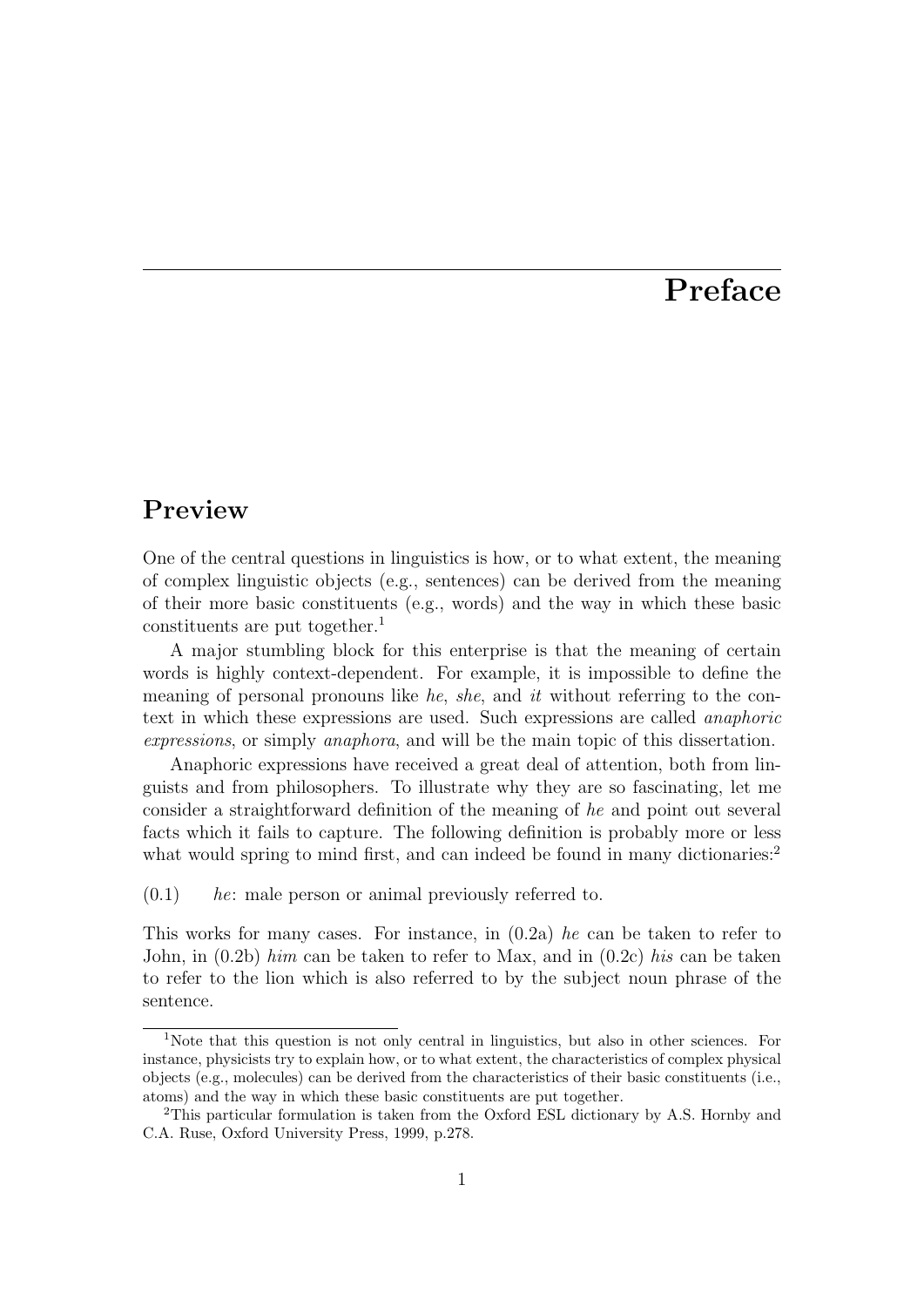- $(0.2)$  a. John says that he didn't sleep.
	- b. Max hopes that Mary likes him.
	- c. The lion devoured his prey.

But the definition in (0.1) does certainly not capture all cases. For example, consider (0.3a) and its possible reading in (0.3b). On this reading, he is not interpreted as referring to someone in particular, but rather, it seems, as a variable ranging over a domain of several individuals, just as variables in logic do.

(0.3) a. Every student hopes that he will pass the exam. b. Every student x hopes that x will pass the exam.

A similar interpretation is possible if he occurs in a question:

(0.4) a. Which student thinks that he passed the exam? b. Which student x thinks that x passed the exam?

Other cases which are not captured by the definition in  $(0.1)$  are ones in which he does refer, but not to an individual that has been referred to previously. For example, in (0.5a) he may be taken to refer to Max, even though Max has not been referred to previously. A similar remark applies to (0.5b). Such cases are sometimes called backward anaphora.

- (0.5) a. When Mary finally kissed him, Max was very happy.
	- b. Before he left the house, Fred closed all the windows.

Another important shortcoming of the definition in (0.1) is that it does not capture the fact that the interpretation of pronouns is systematically restricted. For example, in (0.6a) him cannot be taken to refer to John, even though John has been referred to previously, and a similar remark applies to (0.6b).

(0.6) a. John hates him. b. John bought him a present.

There are also restrictions on the interpretation of pronouns as variables. For example, (0.7a) cannot be interpreted as in (0.7b), and (0.8a) cannot be interpreted as in (0.8b).

- (0.7) a. Every student bought him a present.
	- b. Every student x bought x a present.
- (0.8) a. Which student does he like best? b. Which student x does x like best?

Finally, there are certain restrictions on backward anaphora. For example, in  $(0.9a)$  he cannot be taken to refer to Max, and in  $(0.9b)$  he cannot be taken to refer to Fred.

2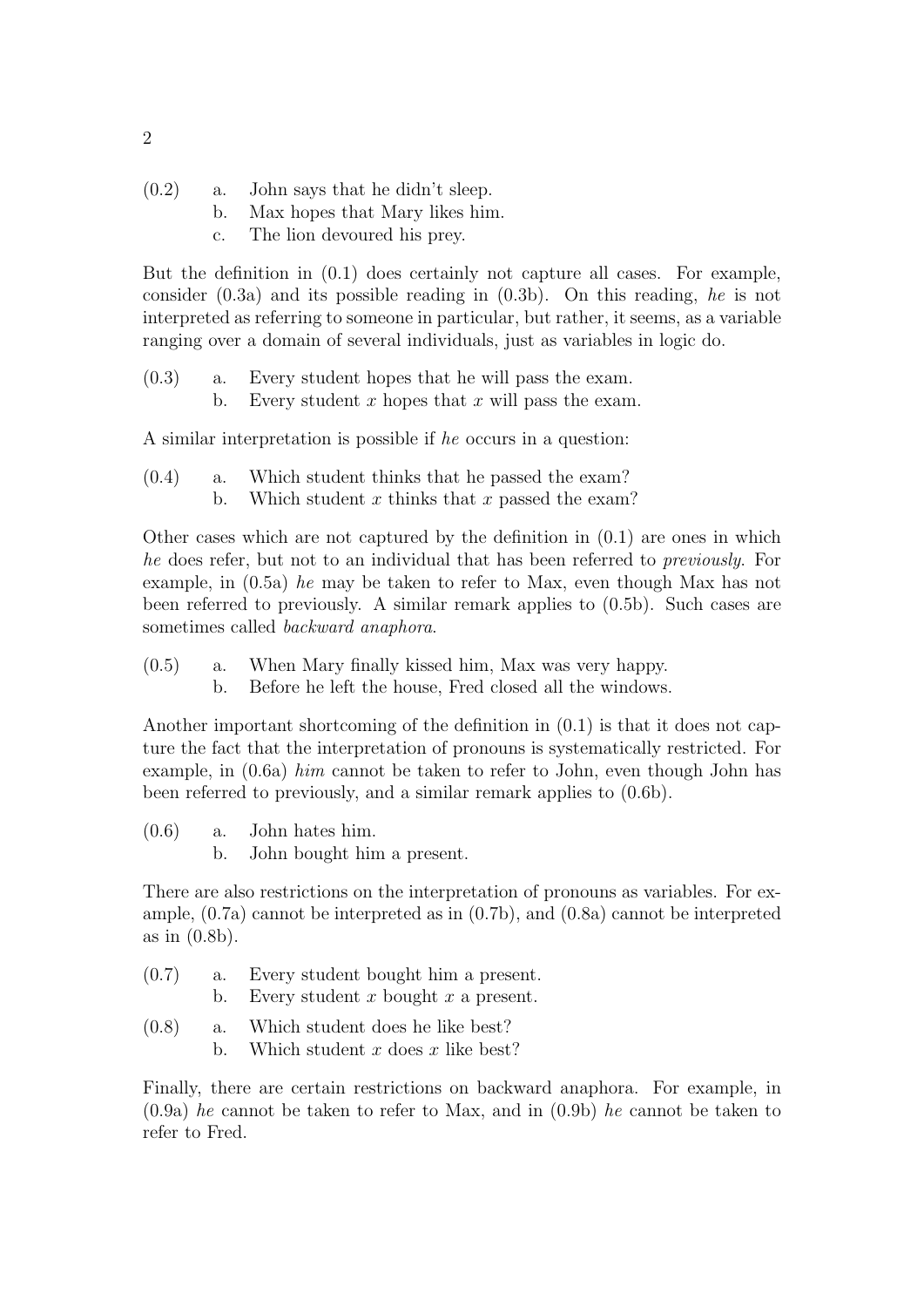- (0.9) a. He was very happy when Mary finally kissed Max.
	- b. He closed all the windows, before Fred left the house.

Pronouns are by far the most widely studied kind of anaphora. But there are other anaphoric mechanisms as well. One that will receive considerable attention in this dissertation is verb phrase ellipsis (VP ellipsis for short). This kind of anaphora is exemplified in (0.10).

(0.10) a. Sue went to school after Mary did. b. Sue went to school after Mary went to school.

 $(0.10a)$  is most naturally interpreted as in  $(0.10b)$ , i.e., the auxiliary in the subordinate clause, did, is interpreted as went to school. Of course, this interpretation is highly context-dependent, just like the interpretation of pronouns.

In fact, pronominal anaphora and VP ellipsis behave alike in many ways (and indeed, one of the claims that will be defended in this dissertation is that they should receive a unified treatment). For instance, example (0.11) shows that backward anaphora is possible with VP ellipsis, just as with pronouns, while (0.12) shows that this mechanism is restricted in certain ways, again, just as in the case of pronouns.

- (0.11) a. After Mary did, Sue went to school as well.
	- b. If nobody else does, you must ask a question yourself.
- (0.12) a. Sue did after Mary went to school.
	- b. You must if nobody else asks a question.

Pronominal anaphora and VP ellipsis also interact in interesting ways. For example, as illustrated in (0.13), VP ellipsis of a verb phrase which contains a pronoun often gives rise to a particular kind of ambiguity. The second clause in (0.13) can be interpreted as in (0.13a), but also as in (0.13b).

- (0.13) John talks about his children all the time, and Fred does too.
	- a. Fred also talks about John's children all the time.
	- b. Fred also talks about his own children all the time.

Again, there are interesting restrictions on this kind of ambiguity. For instance, if we consider a verb phrase which contains not one, but two pronouns, we would expect to get at least four possible interpretations. But example (0.14) shows that this expectation is not always born out. In particular, (0.14) cannot be interpreted as in (0.14d).

- (0.14) Max said that he called his mother, and Bob did too.
	- a. Bob also said that Max called Max's mother.
	- b. Bob also said that Bob called Bob's mother.
	- c. Bob also said that Bob called Max's mother.
	- d. Bob also said that Max called Bob's mother.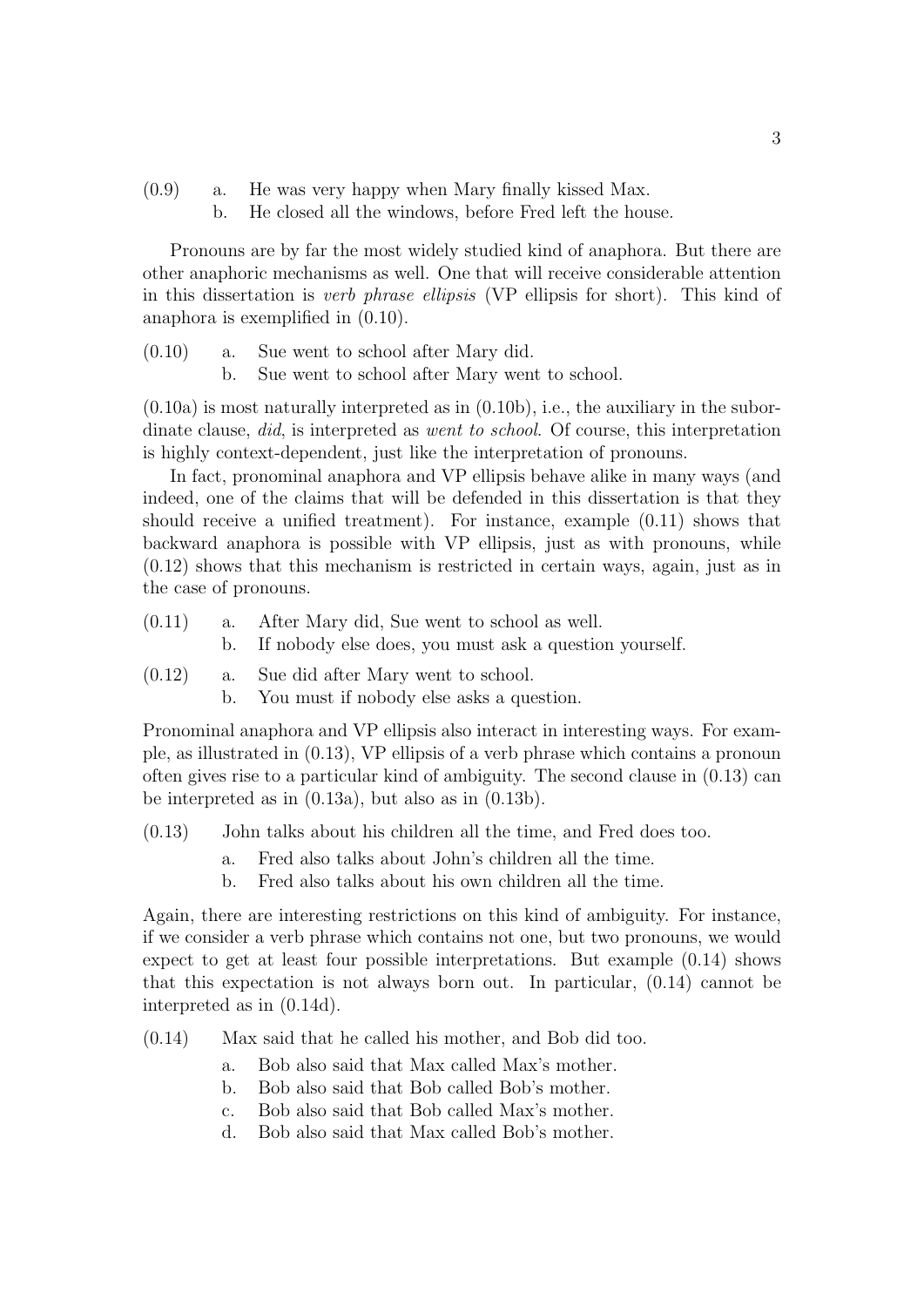These, then, are some of the puzzling facts that have to be explained. A more systematic and comprehensive presentation of the data will follow of course. The purpose here is merely to illustrate why anaphora have fascinated so many generations of linguists and philosophers, and in particular why the present dissertation should make for interesting reading.

The dissertation is divided into two parts. The first part discusses several existing theories of anaphora. The theories are evaluated and compared, some problems are pointed out, and possible solutions are suggested, leaving the fundamental ideas of the original theories intact. In the second part, however, these fundamental ideas are reexamined in more detail. Eventually, some of them must be refuted, and a completely different theory is proposed. The most important characteristics of the new proposal are (i) that pronominal anaphora and VP ellipsis are treated in a unified way, and (ii) that the meaning of anaphora is always contextually retrieved. In particular, it is not encoded syntactically, as many current theories assume.

## **Intended Audience**

The issues discussed in this dissertation are central in linguistic theory. They are typically discussed in a very first introductory course in linguistics, so they will be familiar, at least to some extent, to everyone in the field. Therefore, this dissertation should be accessible and of interest not only for anaphora specialists, but also for linguists specialized in other subfields, and for students.

The dissertation is intended to be self-contained, but may be a bit dense for novice students. The ideal background is provided by introductory textbooks that deal with the syntax-semantics interface, such as Heim and Kratzer (1998), and ones that deal more specifically with the logical tools used in semantics, such as Gamut (1991). Other pointers to background reading will be provided along the way.

The formal framework presented in the first chapter may be of special interest to students. This framework is assumed in most contemporary work on semantics and the syntax-semantics interface, but it is hardly ever spelled out in detail. Thus, reading this first chapter will not only help to understand the rest of this dissertation, but also to get a better grasp of the background assumptions made in other contemporary work.

Advanced students and researchers, even those who are not anaphora experts, will probably be sufficiently familiar with the framework presented in chapter 1 to merely glance through it at first and only read parts of it more carefully when needed. Chapter 2, however, will be of particular interest to this audience, as it provides a detailed overview of some of the most prominent existing analyses of pronominal anaphora. These analyses are often closely tied to very general ideas about the relation between linguistic form and meaning, which have played,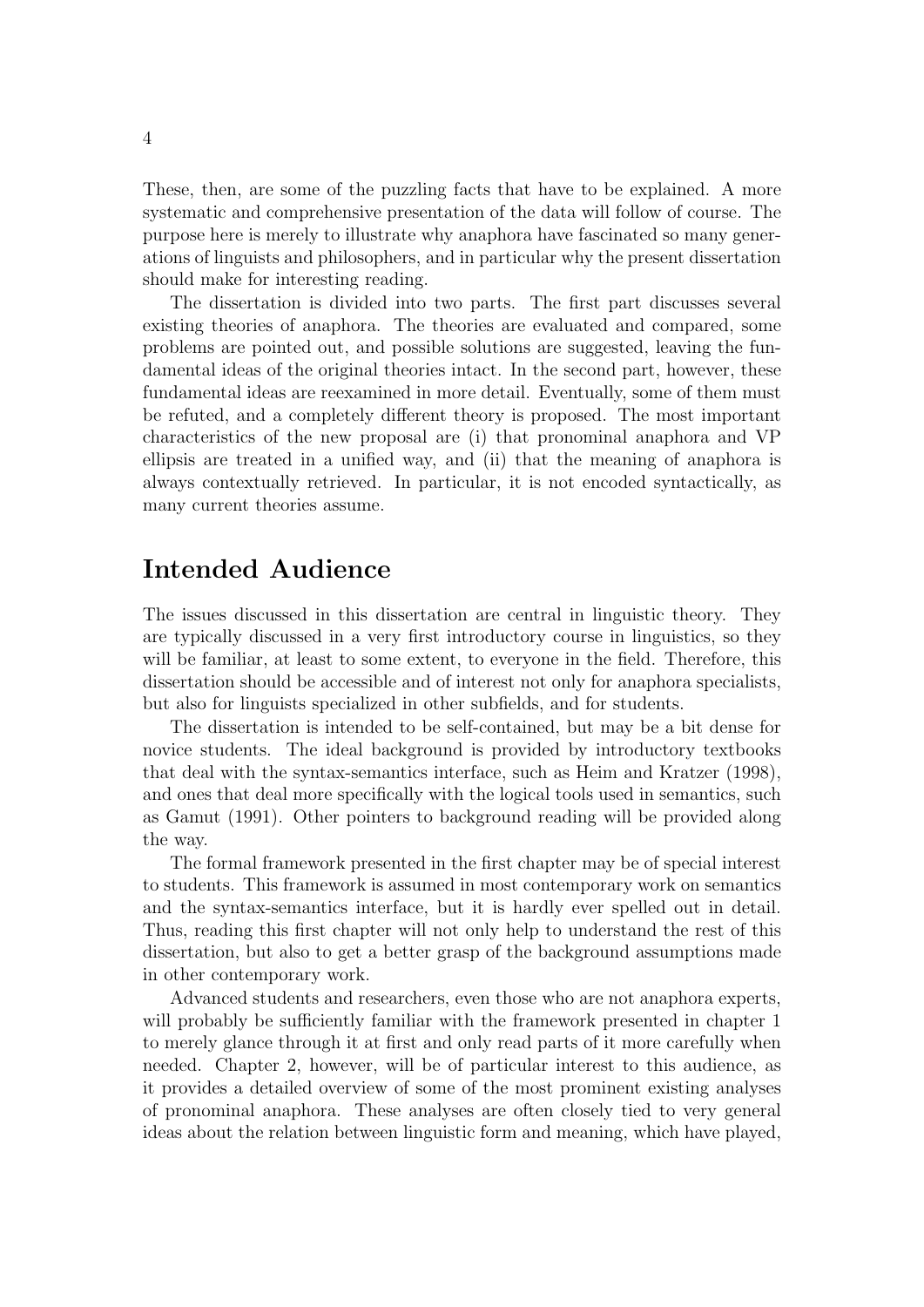and continue to play, a major role in linguistic theorizing. Familiarity with these ideas and with the empirical findings that have been adduced as evidence for or against them will be a vital enrichment for anyone in the field.

Anaphora experts may want to proceed directly to chapters 3, 4, and 5, where the really novel ideas are presented. Again, however, it should be emphasized that these chapters are of interest not only for specialists. The arguments presented, though specifically concerned with anaphora, have immediate and significant consequences for the general conception of the relation between linguistic form and meaning.

## **Acknowledgments**

I came to Amsterdam four years ago for two reasons. First, I wanted to learn more about logic, and second, I wanted to learn more about dance. During the first semester here, I took classes every day at the ILLC from 8:00AM till 5:00PM and at the Dance Academy from 5:00PM till 10:00PM. For the many good memories I have from that period, I am very grateful to my sister Eva, with whom I was sharing an apartment at the time, and who literally kept me alive by preparing supersized pasta meals every day when I came home after dancing; my fellow students at the ILLC, especially Yanjing, Edgar, Gustaaf, and Scott; my fellow dance students, especially Orfee; and my teachers, especially Paul Dekker, Dick de Jongh and Michiel van Lambalgen.

During the second semester I worked on my Master thesis with Johan van Benthem. Johan was excellent, and I also benefited very much from interacting with the lively dynamic logic community in- and outside of the ILLC. As part of the project, I visited Luciano Serafini in Trento for one month, and David Pearce in Madrid for two months. I am very grateful to Luciano and David for their hospitality. This was also the period during which I first got to spend some real time together with my girlfriend Ana. We had met the summer before in France, but after that we both had to go our own way, she back to Mexico, and I to Amsterdam. In Madrid, we got together again, and that was fantastic.

That Spring the University of Amsterdam announced that it would fund a PhD position at the Philosophy of Language branch of the ILLC. As the funding would not come from an external funding agency, the applicants were completely free to write their own research proposals. I am very grateful to the University for providing this exceptional opportunity, and especially to Michiel van Lambalgen, who convinced me that doing a PhD at the ILLC would make me very happy, and helped me in putting together a successful project proposal.

When applying, I knew that the project would be supervised by Jeroen Groenendijk, but for some reason, I had never met Jeroen. I had read some of his work of course, which was very impressive, but good researchers are not necessarily good supervisors. What really convinced me that Jeroen had to be an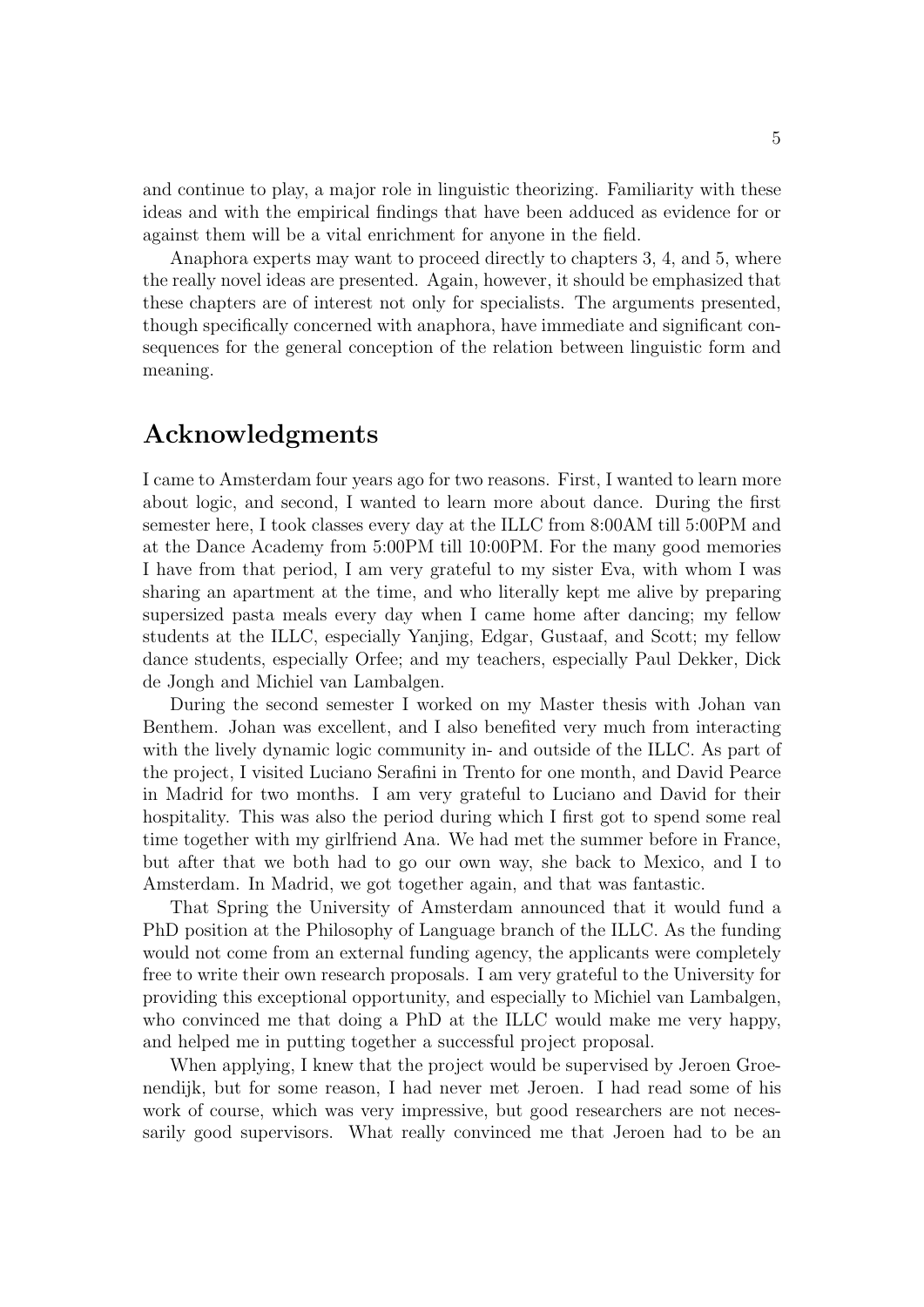excellent supervisor was the work of his students. I was especially impressed by the dissertations of Maria Aloni, Jelle Gerbrandy, and Balder ten Cate. Not only are these dissertations of exceptional quality, they also exhibit great versatility. Each of them makes a profound contribution to a completely different field. This means, of course, that Maria, Jelle and Balder were very talented students, but also that Jeroen granted them the freedom to develop their own independent thoughts, and successfully guided them in developing those thoughts, even though they were not (in some cases not even remotely) his own. This kind of flexibility is, for me, one of the hallmarks of true wisdom, and certainly one of the most important characteristics of a good thesis supervisor. Jeroen has completely lived up to my expectations in this respect, and I am extremely grateful for that.

During the first year of the project, Barbara Grosz invited me to spend a semester at Harvard. We taught a course on computational linguistics together, and we started working on a paper with Rebecca Nesson. I am very grateful to Barbara for inviting me, to Rebecca for our very pleasant and fruitful collaboration, and to Yonatan, Ping, Koby and the local swing and salsa community for much fun.

The paper that Barbara, Rebecca and I had started working on was about anaphora, but it was written from the perspective of computational linguistics and psycholinguistics. At the time, I didn't know much about what theoretical linguists have to say about the subject. It is remarkable how these communities lead quite separate lifes. I met a psycholinguist the other day who told me that only after thirteen years of doing psycholinguistic research had be encountered the term c-command, which is probably the most ubiquitous term in the syntactically oriented theoretical linguistics literature.

So, when I came back from Harvard, I wanted to become acquainted with the theoretical perspective, and this is how I got to know Tanya Reinhart. We met a few times at her place in Amsterdam, which is just around the corner from my office at the Philosophy department, and talked for hours on end. It was a great shock that she suddenly passed away just a few months later. This dissertation has, in great part, been inspired by Tanya and is therefore dedicated to her memory.

Over the last two years, the dissertation has gradually taken its shape. I am very grateful to the audiences of workshops and colloquia in Szklarska Poreba, Paris, Leiden, Nijmegen, Utrecht, Amsterdam, Harvard and MIT for providing me with feedback along the way. Especially, I would like to thank Philippe Schlenker, Emmanuel Chemla, Danny Fox, Irene Heim, Kai von Fintel, Stuart Shieber, Anna Szabolcsi, Bart Geurts, Eric Reuland, Anna Chernilovskaya, Maria Aloni, Salvador Mascarenhas, Paul Dekker, and Edgar Andrade for detailed comments. I am also grateful to my colleagues at the ILLC, in particular my office mates Michael and Tikitu, for providing such a pleasant and inspiring environment to work in.